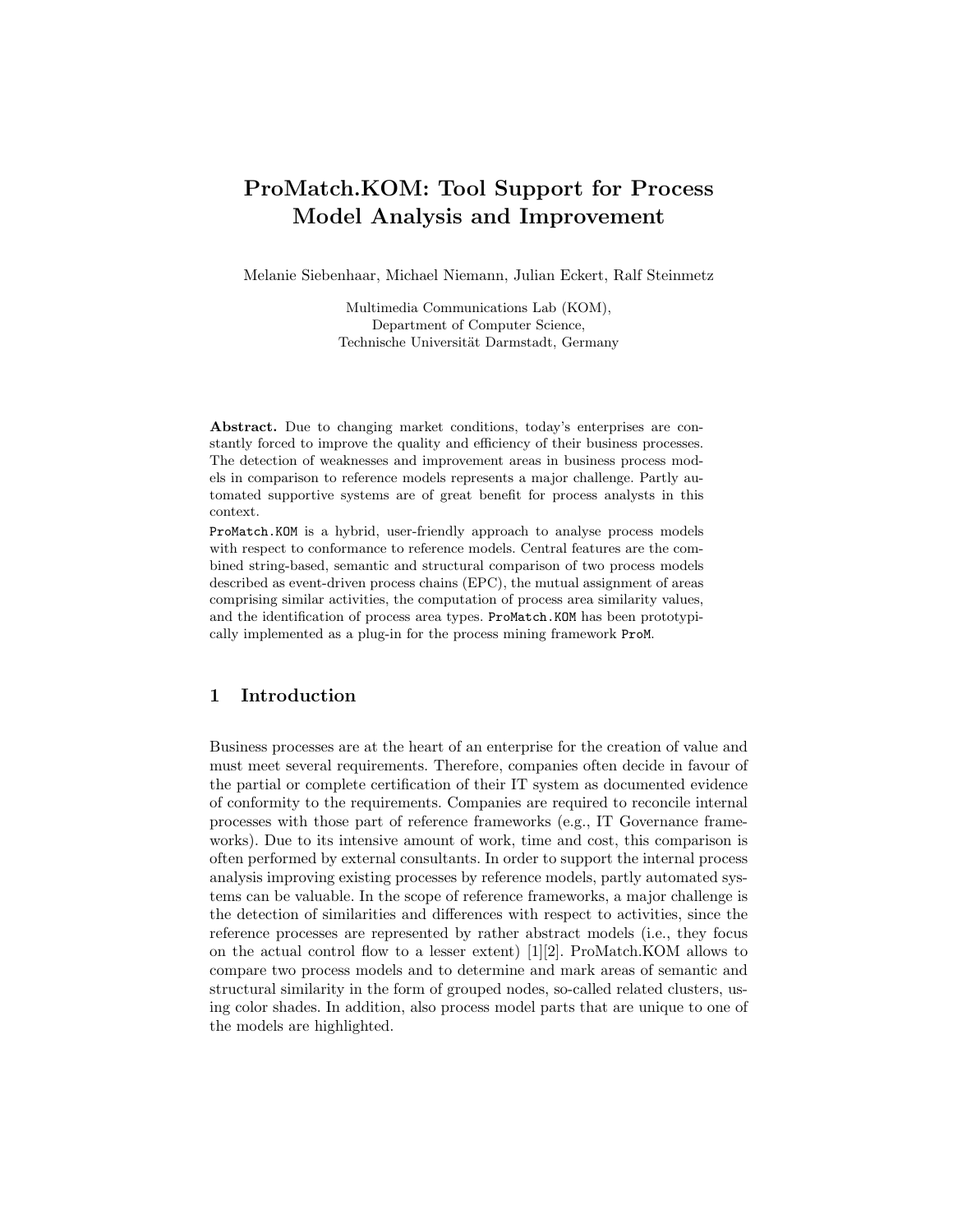### 2 Features

ProMatch.KOM has been implemented as proof-of-concept and for evaluation purposes as analysis plug-in for the Process Mining Framework ProM [\[3\]](#page-4-2). Currently, it is in an early prototype stage. In order to support an process analysts and owners, two process models described as event-driven process chains (EPC) [\[4\]](#page-4-3) can be loaded, if they are described using the EPC Markup Language (EPML) [\[5\]](#page-4-4).

#### 2.1 Task Correspondences and Structural Analysis

ProMatch.KOM can be used for a comparison of the two given processes models determining the similarities and differences with respect to syntactic and semantic task correspondences and structural counterparts. A semantic task comparison is mandatory since different process designers may use different terms for the description of tasks. To detect the task correspondences, ProMatch.KOM makes use of a combination of syntactic and semantic similarity measures to assess the similarity of the node labels within both process models. As syntactic measures, metrics provided by the SimMetrics [\[6\]](#page-4-5) library are applied. SimMetrics os a Java-based open source library of similarity and string distance metrics (e.g., Levenshtein Distance). All metrics take two strings as input and return a real value between 0.0 and 1.0. Due to its normalised outputs, the library also allows for a composition of metrics. For a semantic comparison, the DISCO [\[7\]](#page-4-6) tool is used, which permits to determine the semantic distributional similarity between two given terms and the set of distributionally most similar terms for a given term based on word distributions. Similar to the SimMetrics library, results are provided in terms of a numerical value between 0.0 and 1.0. Concerning structural comparison, a basic structural analysis is currently part of ProMatch.KOM, identifying simple structure types (e.g., AND-Split/Join, Iteration).

#### 2.2 Grouping of Similarities and Differences

In addition, the similarities and differences are grouped and classified depending on their degree of similarity. The results of the comparison are then graphically outlined and presented to the process analyst as side-by-side view highlighting the similarities and differences in terms of colored clusters (cf. Figure [1\)](#page-2-0). Differing clusters are generally highlighted in red color. Furthermore, two kinds of similar clusters are distinguished: clusters that are only semantically equal and clusters which are semantically and structurally equal. The former clusters are displayed in blue color, while the latter clusters are shown in green color. In both cases, the brightness of the colors indicates the degree of semantic discrepancy, i.e., the darker the coloring of the similar clusters, the more similar they are. This enables the process analyst to quickly detect areas for structural improvement. The decomposition of the process models into colored clusters also reveals global structural differences, if the alignment of the clusters differs. In order to facilitate the visual perception, unique IDs are assigned to corresponding clusters. For the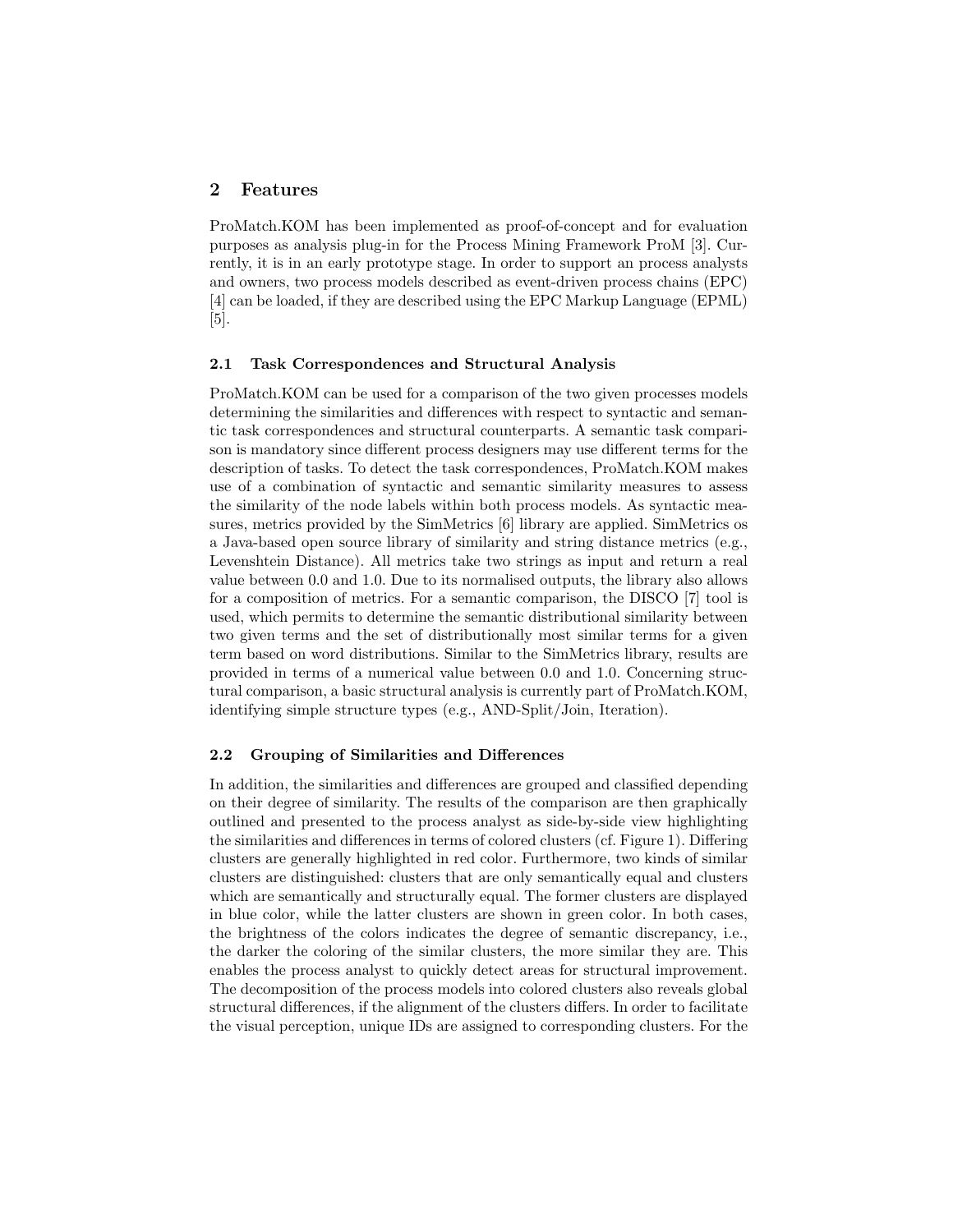

<span id="page-2-0"></span>Fig. 1. The ProMatch.KOM workbench

determination of clusters, a decomposition of the EPC graphs into canonical single-entry single-exit (SESE) regions [\[8\]](#page-4-7) is performed. In addition, to be able to retrace and reason about the computation, all results are provided to the process analyst in a log file.

#### 2.3 User Feedback and Recomputation

Since an automated analysis and matching approach may not be aware of all required information of the processes or may not be able to determine semantic relations of process instances correctly, assignments can be incorrect or can be missing in the result. Therefore, a process analyst must be able to adjust the results. For this purpose, mandatory node assignments can be specified and nodes can be excluded with regard to a subsequent recomputation considering the new constraints. This can be done via the menu (depicted in Figure [2\)](#page-3-0) opened by pressing the right mouse button on a node in the side-by-side-view of the two models. Either the respective node can be excluded, i.e. marked as "unknown" node, with respect to a subsequent recomputation, the respective node can be marked as one part of a mandatory assignment selecting the Change corresponding node option in the menu. Subsequently, the corresponding node as second part of the mandatory assignment is selected in the same way within the other model. After pressing the assign button in the top menu, the two selected nodes are added as mandatory assignment to the assignments list. A further comparison of the two models is performed, which is aware of the new restrictions, when pressing the recompute button.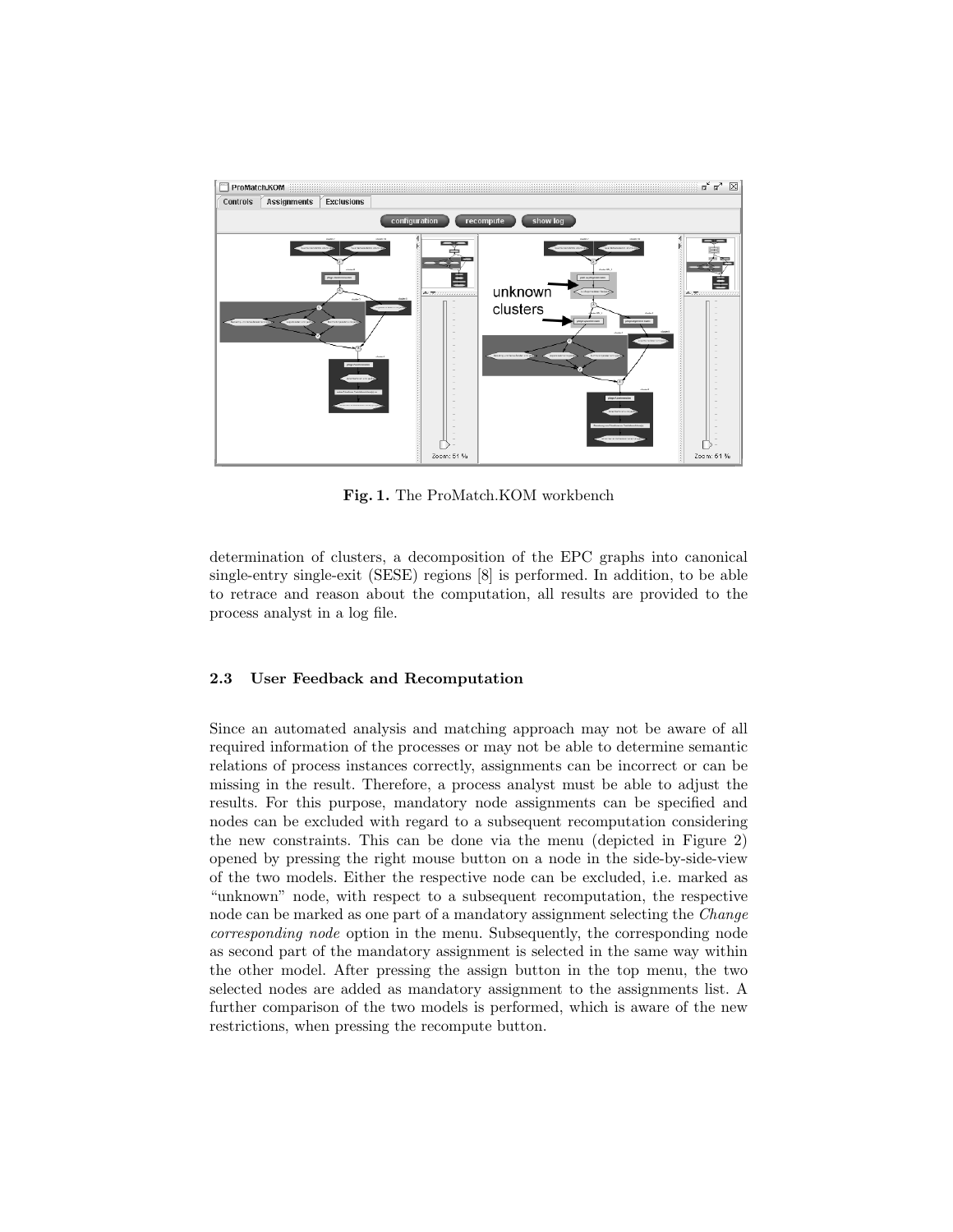

<span id="page-3-0"></span>Fig. 2. The user feedback menu

#### 2.4 Configuration and customization of similarity measures

Different process models of one process, created by different people, differ in the way tasks are described. That is, that an adequate comparison has to consider the variety of task descriptions. Thus, the comparison provided by ProMatch.KOM can be customised with regard to individual, weighted similarity measures and global syntactic and semantic weights. In addition, an optional neighbourhood search can be factored into the comparison, so that task correspondences are preferred which share a neighbourhood of similar tasks in both models. This can be useful when comparing models of the same process, where it can be assumed that similar sets of tasks are performed in a similar manner within the same range in the process.

## 2.5 Complexity

Concerning the computational complexity, the presented approach performs in a divide-and-conquer style based on a disjunctive decomposition of the process models into SESE regions. The computation of cycle equivalence classes required for the SESE region determination can be performed in  $O(E)$  time, the Hungarian algorithm [\[9\]](#page-4-8), which is applied to determine the best matching candidates for all corresponding nodes takes  $O(n^3)$  time and the comparison of the nodes of both models can be performed in  $O(n * m)$  time. Also the other utilized algorithms are polynomial in time having at most quadratic complexity. In addition, the maximum cluster size could be specified in advance, so that manageable problem sizes can always be achieved. Therefore, the approach presented within this paper yields the desired results in  $O(n^3)$  time, even if the size of the models increases.

## 3 Demonstration

We demonstrate the application of ProMatch.KOM within two scenarios: a comparison of two small, well-structured process models and a comparison of an original (larger) ITIL [\[2\]](#page-4-1) process with a corresponding (modified) process model. The first results of both comparisons are improved by using the feedback and recomputation mechanism provided. In addition, the influence of different weights, similarity metrics and the optional neighbourhood comparison is demonstrated. A screencast of ProMatch.KOM, which shows the initial comparison in scenario 1 is available under: [http://www.youtube.com/watch?v=KU\\_YSTQDMsU](http://www.youtube.com/watch?v=KU_YSTQDMsU).